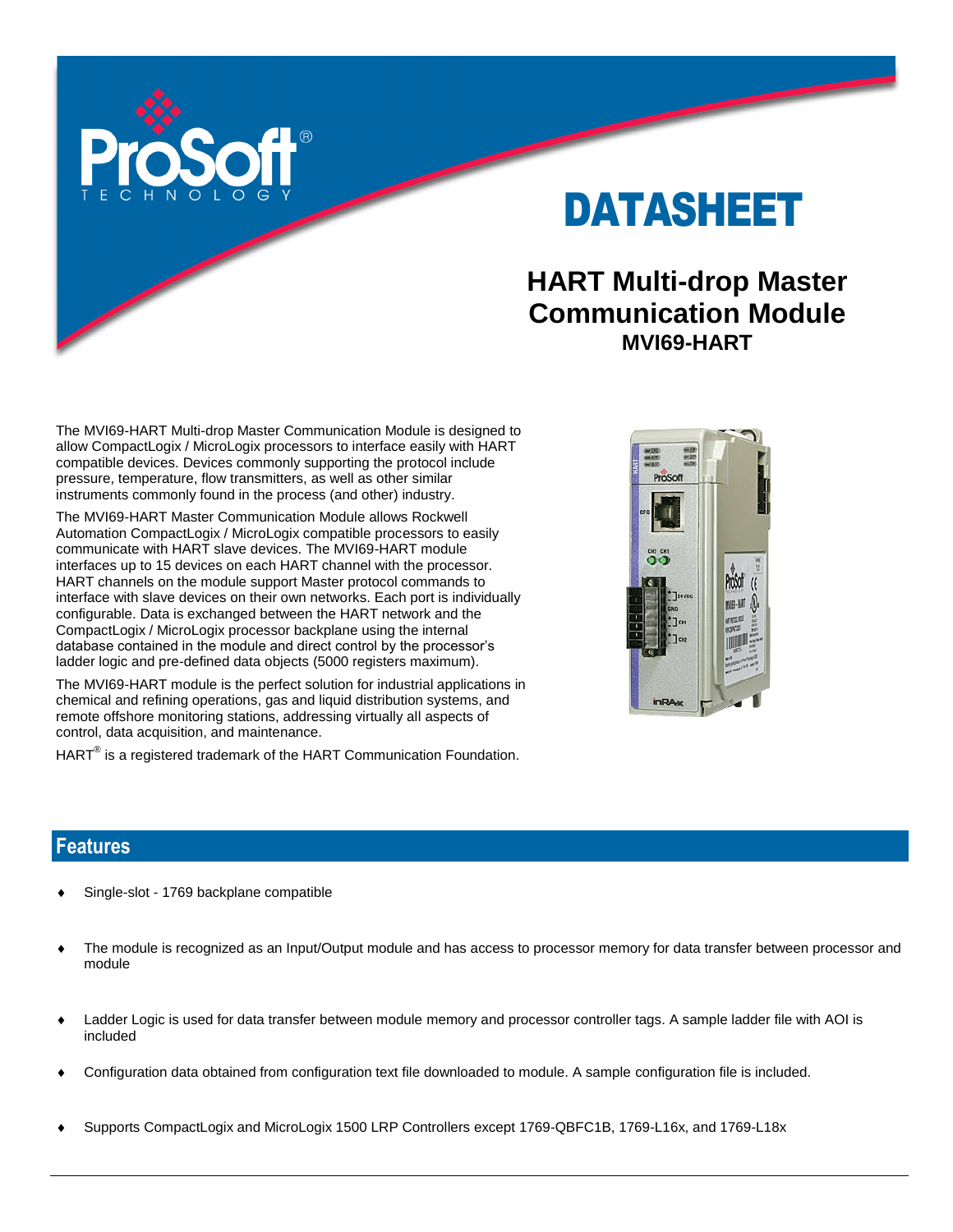# **Functional Specifications**

The MVI69-HART module supports the HART Multi-drop implementation of the protocol. Following are some general specifications for the module:

- Built accordance to the HART Bell 202 Frequency Shift Keying (FSK) standard to superimpose digital signals at a low level on top of the 4 to 20 mA
	- o Two independent HART master ports that are completely user-configurable
	- o Supports up to 15 devices per port
	- o Point-to-point (slave address 0) or multi-drop (slave address 1 to 15) modes supported
- Supports 99 universal and common practice commands per port to control and monitor devices with integer, IEEE754 floating-point and packed ASCII character string data blocks
- Burst mode can be used for faster update of data from a single slave
- Supports an auto polling feature that will automatically collect data from each HART instrument on the channel and store the data in the module database
- Communication ports can be configured as a secondary Master (that is, handheld configuration device)

**Protocol Supported:** HART protocol uses the Bell 202 standard frequency shift-keying (FSK) digital signal to communicate at 1200 baud, superimposed at a low level on the 4 to 20 mA analog measurement signal. The MVI69-HART module supports version 5 of the HART protocol.

**Supported Function Codes:** HART Universal Commands Set supported are 00 to 03, 06 to 09, and 11 to 22. HART Common Practice Commands Set supported are 33 to 83 and 105 to 110.

**HART Network Communications:** Supports two Master channels. Each channel on the module is configured independently to emulate a HART Master. Burst mode can be used for faster update of data from a slave device.

Command polling is also user-configurable, including disabled, continuous, on change of data (write only), and dynamically user or automatic enabled.

**Status:** Error codes returned by the HART protocol available on an individual command basis. In addition, a slave status list is maintained per active channel.



### **Where Automation Connects™**

# **Global Distribution**

#### **We think like you do**

**ProSoft Technology® products are distributed and supported worldwide through a network of over 500 distributors in over 50 countries. Our knowledgeable distributors are familiar with your application needs. For a complete list of distributors, go to our web site at:**

**www.prosoft-technology.com**

# **Global Support**

#### **We are there for you**

**All ProSoft Technology products are backed with free, unlimited technical support. Contact our worldwide Technical Support team directly by phone or email.**

## **Global Offices**

#### **We are where you are**

**ProSoft Technology has regional offices worldwide available to help you with all your industrial application needs. If you need help choosing a ProSoft Technology solution for your particular application check out our contact information under distributor sales on the web site at:**

**www.prosoft-technology.com**

**Whether your application is large or small, our technical professionals are there to help you choose the right communication solution.**